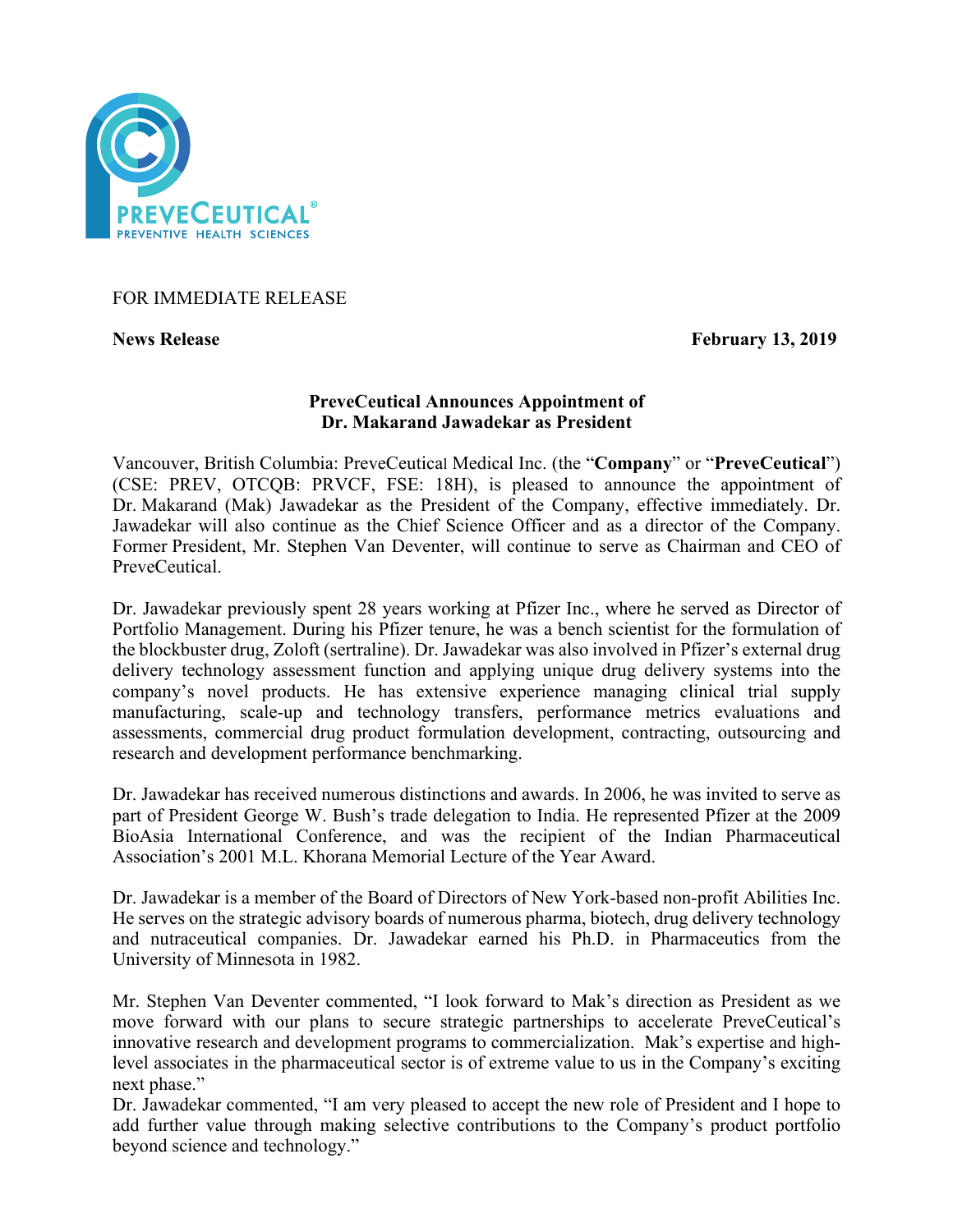#### *About PreveCeutical*

PreveCeutical is a health sciences company that develops innovative options for preventive and curative therapies utilizing organic and nature identical products.

PreveCeutical aims to be a leader in preventive health sciences and currently has five research and development programs, including: dual gene therapy for curative and prevention therapies for diabetes and obesity; the Sol-gel program; Nature Identical™ peptides for treatment of various ailments; non-addictive analgesic peptides as a replacement to the highly addictive analgesics such as morphine, fentanyl and oxycodone; and a therapeutic product for treating athletes who suffer from concussions (mild traumatic brain injury).

PreveCeutical sells CELLB9®, an Immune System Booster. CELLB9® is an oral solution containing polarized and potentiated essential minerals extracted from a novel peptide obtained from Caribbean Blue Scorpion venom. This product is available on the Company's website.

For more information about PreveCeutical, please visit www.PreveCeutical.com, follow us on Twitter: http://twitter.com/PreveCeuticals and Facebook: www.facebook.com/PreveCeutical.

## *On Behalf of the Board of Directors*

*"Stephen Van Deventer"* Chairman & CEO

#### *For further information, please contact:*

Deanna Kress Director of Corporate Communications & Investor Relations +1-778-999-6063 deanna@PreveCeutical.com

#### *Forward-Looking Statements:*

This news release contains forward-looking statements and forward-looking information (collectively, "forwardlooking statements") within the meaning of applicable Canadian and U.S. securities legislation, including the United States *Private Securities Litigation Reform Act of 1995*. All statements in this news release that are not purely historical are forward-looking statements and include any statements regarding beliefs, plans, expectations and orientations regarding the future including the Company's anticipated business plans, and the prospect of its ability and success in executing its proposed plans. Often, but not always, forward-looking statements can be identified by words such as "pro forma", "plans", "expects", "may", "should", "budget", "schedules", "estimates", "forecasts", "intends", "anticipates", "believes", "potential" or variations of such words including negative variations thereof and phrases that refer to certain actions, events or results that may, could, would, might or will occur or be taken or achieved. Actual results could differ from those projected in any forward-looking statements due to numerous factors including risks and uncertainties relating to the inability of the Company, to, among other things, obtain any required governmental, regulatory or stock exchange approvals, permits, consents or authorizations required, including Canadian Securities Exchange acceptance of any planned future activities, commercialise therapeutic and diagnostic technologies, pursue business partnerships, complete its research programs as planned, and obtain the financing required to carry out its planned future activities. Other factors such as general economic, market or business conditions or changes in laws, regulations and policies affecting the biotechnology or pharmaceutical industry, may also adversely affect the future results or performance of the Company. These forward-looking statements are made as of the date of this news release and, unless required by applicable law, the Company assumes no obligation to